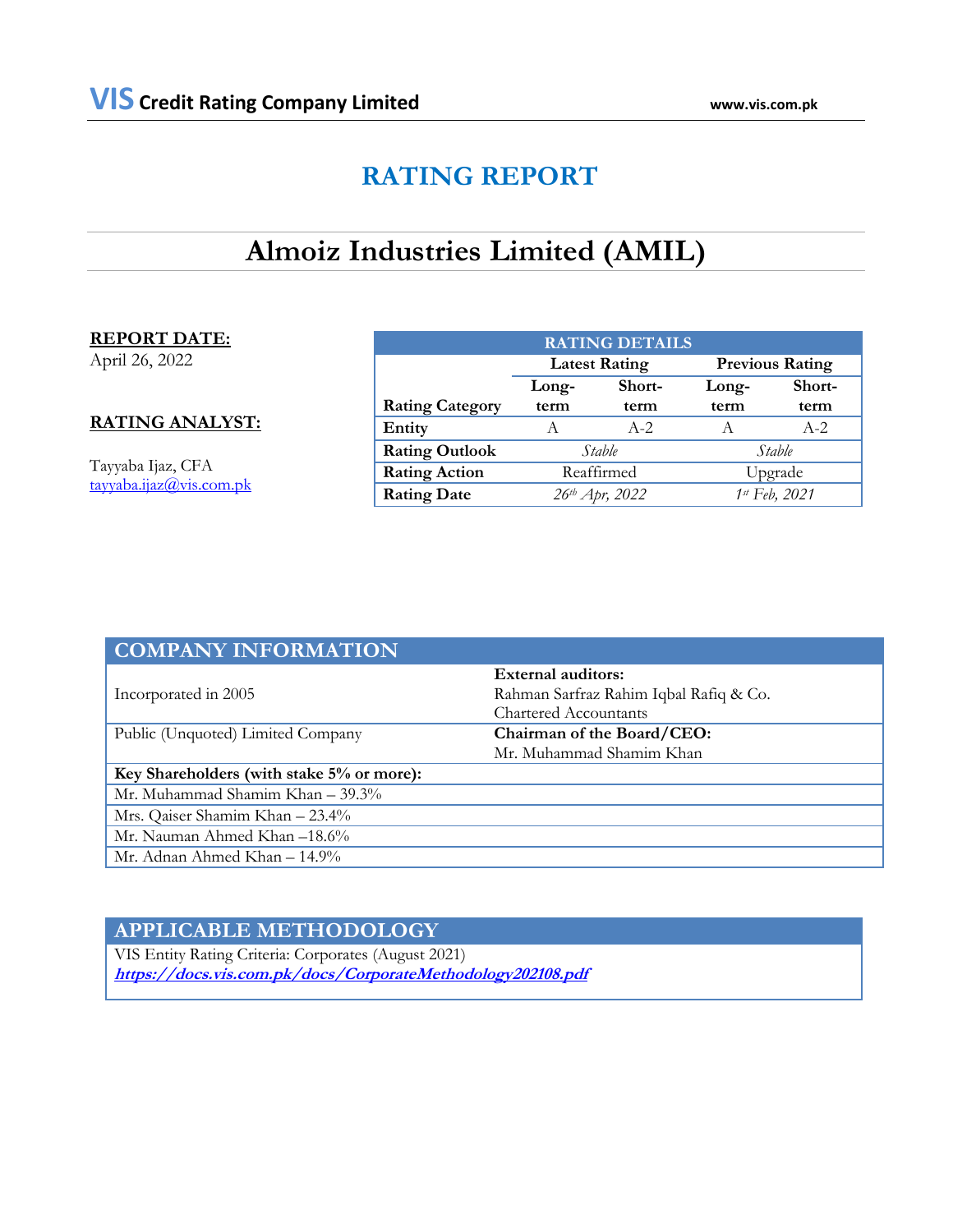# **Almoiz Industries Limited**

# **OVERVIEW OF THE INSTITUTION**

Almoiz Industries Limited was incorporated as a public limited company in 2005 under the Companies Ordinance 1984. The company is primarily engaged in manufacturing & sales of sugar, deform bars & electricity.

# **Profile of the Chairman/CEO**

*Mr. Muhammad Shamim Khan serves as the Chairman of the Board and the Chief Executive Officer (CEO) of the company. He has over 45 years of experience in managing large manufacturing concerns. He has served thrice as the President of Multan Chamber of Commerce.*

## **Financial Snapshot**

**Total Equity:** 

end-MY21: Rs. 9.0b; end-MY20: Rs. 7.2b; end-MY19: Rs. 6.0b;

**Assets:**  end-MY21: 19.8b; end-MY20: Rs. 17.1b; end-MY19: Rs 18.5b;

**Profit/ (Loss) After**  Tax: MY21: Rs. 1.9b; MY20: Rs. 1.3b; MY19: Rs. 387m

# **RATING RATIONALE**

Almoiz Industries Limited (AMIL) is part of an industrial conglomerate, 'Almoiz Group' engaged in the businesses of beverages, sugar, steel, power & textile. The group companies include Naubahar Bottling Company (Pvt.) Limited, AMIL, The Thal Industries Corporation Limited (TICL) and Moiz Textile Mills Limited. AMIL is primarily engaged in manufacturing & sales of sugar, steel deform bars and electricity. The sugar production facility is based on multi-feedstock; the plant can use both sugarcane and beetroot as a raw material to produce sugar. The plant therefore remains operational for a relatively longer period from November to April on sugarcane and April to June on beetroot in comparison to conventional sugar mills that utilizes only sugarcane as raw material.

AMIL has overall crushing capacity of 27,000 tons per day (tpd) that is divided into sugarcane crushing capacity of 19,000 tpd and beetroot crushing capacity of 8,000 tdp. The main products include refined white sugar, commercial sugar, Pepsi grade sugar and caster sugar. Both sugar units operate on self-generation electricity. The company's D.I Khan unit has a total power generation capacity of 43MW out of which 12MW is supplied to the steel plant. Moreover, Mianwali unit has a total power generation capacity of 36MW out of which 15MW is being supplied to CPPA since Oct 2018. Presently, the company is in process of enhancing its steel billet plant capacity and setting up another beetroot plant at Unit-II. The additional capacity of steel plant is expected to come online by end-June'22 while beetroot project is expected to start trial production by end-April'22. Going forward, the growth in topline would be largely driven by enhanced operations which may further strengthen overall risk profile of the company.

# **Key Rating Drivers:**

**Higher sugar production in tandem with better crop yield with no further decline in recovery rate expected:** Sugarcane crop is a high value cash which is the second largest agro-industry sector after textile. Sugarcane production accounts for 3.4% in agriculture's value addition and 0.7% in the country's GDP. As per Pakistan Bureau of Statistics (PBS), during 2020-21, sugarcane crop was cultivated on 1,165K hectares as compared to preceding year's area of 1,040 hectares. The increase in area under cultivation was mainly on account of favorable weather conditions and higher economic returns. Total sugarcane cultivation area for 2021-22 is 1,271K hectares,  $\sim$  9.1% higher than the previous year, while sugarcane production for the year is projected at 84,800K tons,  $\sim$ 11% higher than the last year production i.e., 76,360K tons. According to United States Department of Agriculture (USDA) semi-annual report, sugar production in 2021-22 is forecasted at 6.7 million tons, around 11% higher than the current year's estimate of 6.0 million tons while sugar consumption is also expected to increase slightly to 5.9 million tons (MY21: 5.8m MT). The increase in sugar production is expected to drive closing stocks to 2.8 million tons. However, despite sufficient supply, sugar prices witnessed an increasing trend over the last three years with prices in September 2021 were 92% higher than the prevailing prices in October 2018. To control prices, Government of Pakistan (GoP) imported more than 350,000 tons of sugar in 2020-21. The imports were meant to build stocks and not to be sold in the market, however, given current scenario of higher production, the imports may be discontinued. The average sugar prices in MY22 are also expected to remain lower than the previous year.

Risk profile of sugar sector is considered high given inherent cyclicality in the crop levels and raw material prices. Moreover, distortion in pricing mechanism of raw material prices and refined sugar also creates challenge for sugar mills. In efforts to regulate the sector, bring transparency and enhance tax collection, Federal Board of Revenue (FBR) has implemented Track & Trace System during Sep-Nov'21 across the country to ensure electronic monitoring of the production and sale of important sectors, including tobacco, fertilizer, sugar and cement sectors. Under the Track & Trace System, no bag of sugar can be taken out from the factory and manufacturing plant without stamp and individual identity mark. To ensure its implementation, Regional Enforcement hubs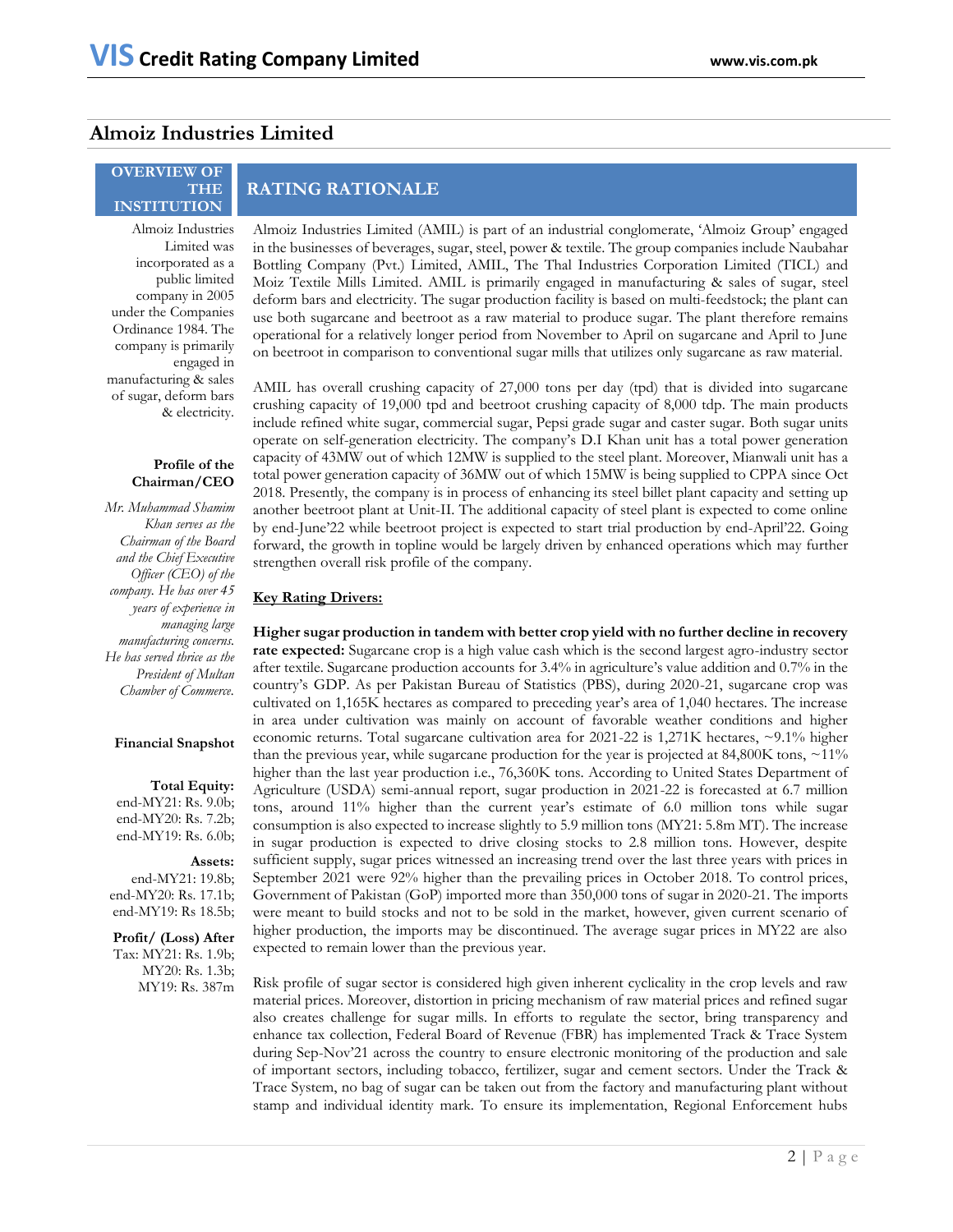across Pakistan were tasked to conduct raids on the unstamped /non-tax paid sugar. These steps have also resulted in higher revenues reported by sugar firms.

Typically, sugarcane production has a 3-to-5 year cycle, driven largely by government support for farmers and crop yield. For the ongoing crushing season 2021-22, notified prices of sugarcane were revised to Rs. 225 per 40 Kg from Rs. 200 per 40 Kg in Punjab and Rs. 250 per 40 Kg from Rs. 202 per 40 Kg in Sindh. Even after substantial increase in support prices by the Provincial Governments, the industry is procuring sugarcane at higher rates. However, as per management, due to higher supply of cane, the premium paid above support prices is relatively lower in MY22 than the previous season. Sucrose recovery rates are also expected to remain intact in the ongoing year with no further decline expected in the medium term.

**Regulatory matter update related to imposed penalty:** The ratings have incorporated the developments in relation to penalties imposed by Competition Commission of Pakistan (CCP) on selected sugar mills and the subsequent legal proceedings initiated by the subject company. The impact of the imposed penalty amounting Rs. 2.47b on AMIL would be significant. However, according to the management, the case is weak and any final decision by the court of law in this regard may take several years. Given uncertainty and material effect of the outcome, VIS will continue to monitor further developments in this matter.

# **Operational Performance:**

**Sugar Division:** Installed sugarcane crushing and beetroot slicing capacity remained intact at 19,000 tpd and 8,000 tpd respectively, in MY21. The mill recorded sugar production of 157,238 tons (MY20: 127,695 tons) from sugarcane with a recovery rate of 10.39% (MY20: 10.52%) in MY21. Sugar production from beetroot was also recorded higher at 64,918 tons (MY20: 61,432 tons) with increase in slicing and recovery rate of 11.53% (MY20: 11.36%). Crushing season 2021-22 in both units lasted for 126 days (MY20: 107 days) on average due to higher sugarcane availability. The company crushed 1,989,943 MT of sugarcane (MY21: 1,574,983 MT) in 2021-22 season. Accordingly, sugar production was recorded higher at 207,290 MT, yielding an average sucrose recovery rate of 10.36%. Sugar beet crushing has not started yet that usually starts by end-April. The installed capacities, actual crushing/slicing, sugar production and related information is tabulated below:

| <b>Crushing Season</b>                           | <b>MY19-20</b> | <b>MY20-21</b> | Mar $28'$<br>2022 |
|--------------------------------------------------|----------------|----------------|-------------------|
|                                                  | Sugarcane      |                |                   |
| <b>Installed Crushing</b><br>Capacity (tpd)      | 19,000         | 19,000         | 19,000            |
| Capacity on basis of<br><b>Operating Days</b>    | 1,927,000      | 2,027,000      | 2,384,500         |
| <b>Sugarcane Crushed</b><br>(tons)               | 1,249,204      | 1,574,983      | 1,989,943         |
| <b>Percentage of Capacity</b><br><b>Attained</b> | $64.83\%$      | 77.70%         | 83.45%            |
| Recovery Rate (%)                                | 10.52          | 10.39          | 10.36             |
| <b>Sugar Production (tons)</b>                   | 127,695        | 157,238        | 207,290           |
|                                                  | Sugar beet     |                |                   |
| <b>Installed Crushing</b><br>Capacity            | 8,000          | 8,000          | 8,000             |
| Capacity on basis of<br><b>Operating Days</b>    | 568,000        | 592,000        | N/A               |
| <b>Sugar beet Crushed</b><br>(tons)              | 540,893        | 562,891        | N/A               |
| <b>Percentage of Capacity</b><br><b>Attained</b> | 95%            | 95%            | N/A               |
| Recovery Rate $(\%)$                             | 11.36          | 11.53          | N/A               |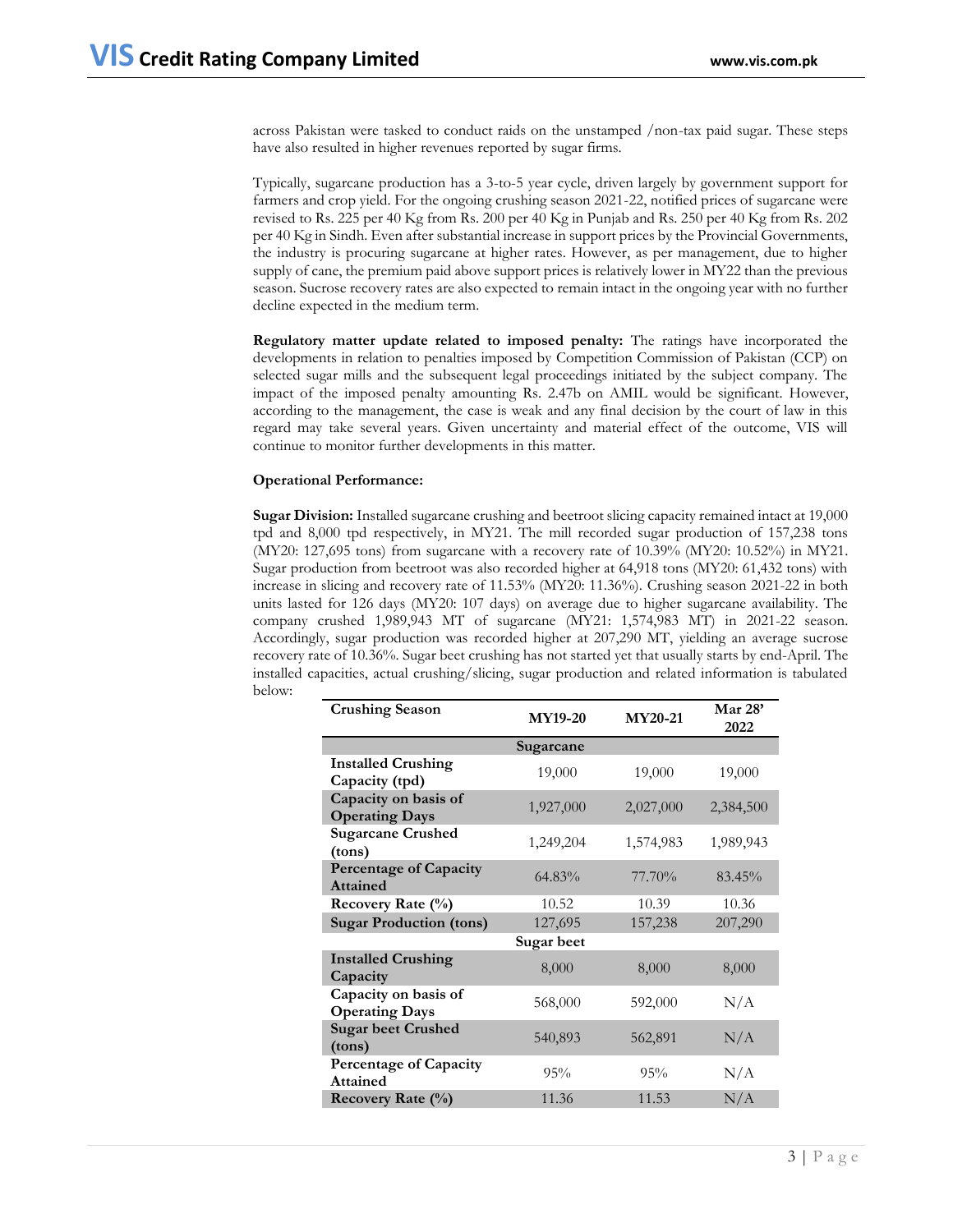| <b>Sugar Production (tons)</b>        | 61.432             | 64,918  | N/A     |
|---------------------------------------|--------------------|---------|---------|
|                                       | <b>Total Sugar</b> |         |         |
| <b>Total Sugar Produced</b><br>(tons) | 189,126            | 222,156 | 207,290 |

**Steel Division:** In the wake of higher demand, the steel units of AMIL remained operational for 337 days (MY20: 260 days) in the outgoing year. The company has an installed capacity of 200,000 tons for deform bars production. The billets requirement for the steel bars plant is entirely met through in-house production. The billet plant's installed capacity stood at 65,700 MT/year (MY20: 65,700 MT/year) while capacity utilization has remained high at 90.4% (MY20: 89.4%) in MY21. Therefore, deform bar plant capacity utilization has remained low at 27.5% (MY20: 25.8%) due to bottleneck operations in billet plant. The company is in process of adding boiler of around 15 MW power generation capacity, and two furnaces to enhance billet plant capacity to 100,000 MT per year, which in turn, would increase production of deform bars. The additional steel billet plant capacity is expected to come online by end-June'22. The following table presents the capacities and production related statistics of steel division of AMIL.

| <b>Steel Unit</b>                        | <b>MY20</b> | <b>MY21</b> |  |  |  |  |
|------------------------------------------|-------------|-------------|--|--|--|--|
| <b>Billets</b>                           |             |             |  |  |  |  |
| Plant Capacity (MT/Day)                  | 180         | 180         |  |  |  |  |
| No. of Days Operational                  | 260         | 337         |  |  |  |  |
| Capacity based on Operating Days<br>(MT) | 46,800      | 60,660      |  |  |  |  |
| <b>Actual Production (MT)</b>            | 41,833      | 54,810      |  |  |  |  |
| Capacity Utilization (%)                 | 89.39       | 90.36       |  |  |  |  |
| <b>Deform Bars</b>                       |             |             |  |  |  |  |
| Plant Capacity (MT/Day)                  | 556         | 556         |  |  |  |  |
| No. of Days Operational                  | 260         | 336         |  |  |  |  |
| Capacity based on Operating Days<br>(MT) | 144,560     | 186,816     |  |  |  |  |
| <b>Actual Production</b>                 | 37,258      | 51,441      |  |  |  |  |
| Capacity Utilization (%)                 | 25.77       | 27.54       |  |  |  |  |

In addition, the company is in process of installing another beetroot plant at Unit II. Total project cost is estimated at Rs. 5b, out of which Rs. 3.5b has been arranged through a syndicated term finance facility while the rest has been financed through own sources As per management, the construction work for this new plant facility has been completed and the plant is expected to start its trial production by the end-April'22. Property, plant and equipment stood higher at Rs. 10.9b (MY21: Rs.10.4b; MY20: Rs. 10.2b) mainly on account of additions pertaining to plant and machinery and civil work related to aforementioned project in 1QMY22. Meanwhile, in MY21, the additions in plant and machinery worth Rs. 243.7m were largely related to boilers and furnaces for steel plant while capital work in progress of Rs. 651.1m was largely related to beetroot plant.

**Growth in topline mainly led by higher quantity of sugar sold and better prices along with higher contribution from steel segment:** Net sales were recorded higher at Rs. 25.9b (MY20: Rs. 20.7b) in MY21. Revenue from sugar sales increased to Rs. 17.6b (MY20: Rs. 14.6b) with a contribution of 68% (MY20: 71%) in the revenue mix. The company sold 230,970 MT (MY20: 218,153 MT) of sugar at higher average rate of Rs.  $76.1/Kg$  (MY20: Rs.  $67/Kg$ ) in the outgoing year. Molasses sales increased to Rs. 1.9b (MY20: Rs. 1.4b) as a result of higher quantity sold and average rates with a contribution of 7% (MY20: 7%) to the net sales. The company sold beet pulp amounting Rs. 222.1m (MY20: Rs. 178.2m) while a nominal amount of revenue is generated from sale of jaggery and press mud. Revenue from sale of billets and deformed bars increased to Rs. 5.9b (MY20: Rs. 4.2b) and its contribution in the sales mix also stood higher at 23% (MY20: 20%). The company sold 54,431 MT (MY20: 46,732 MT) billets and deformed bars at a higher average rate of Rs. 107,602/MT (MY20: Rs. 89,037/MT). Revenue from power segment amounted to Rs. 377m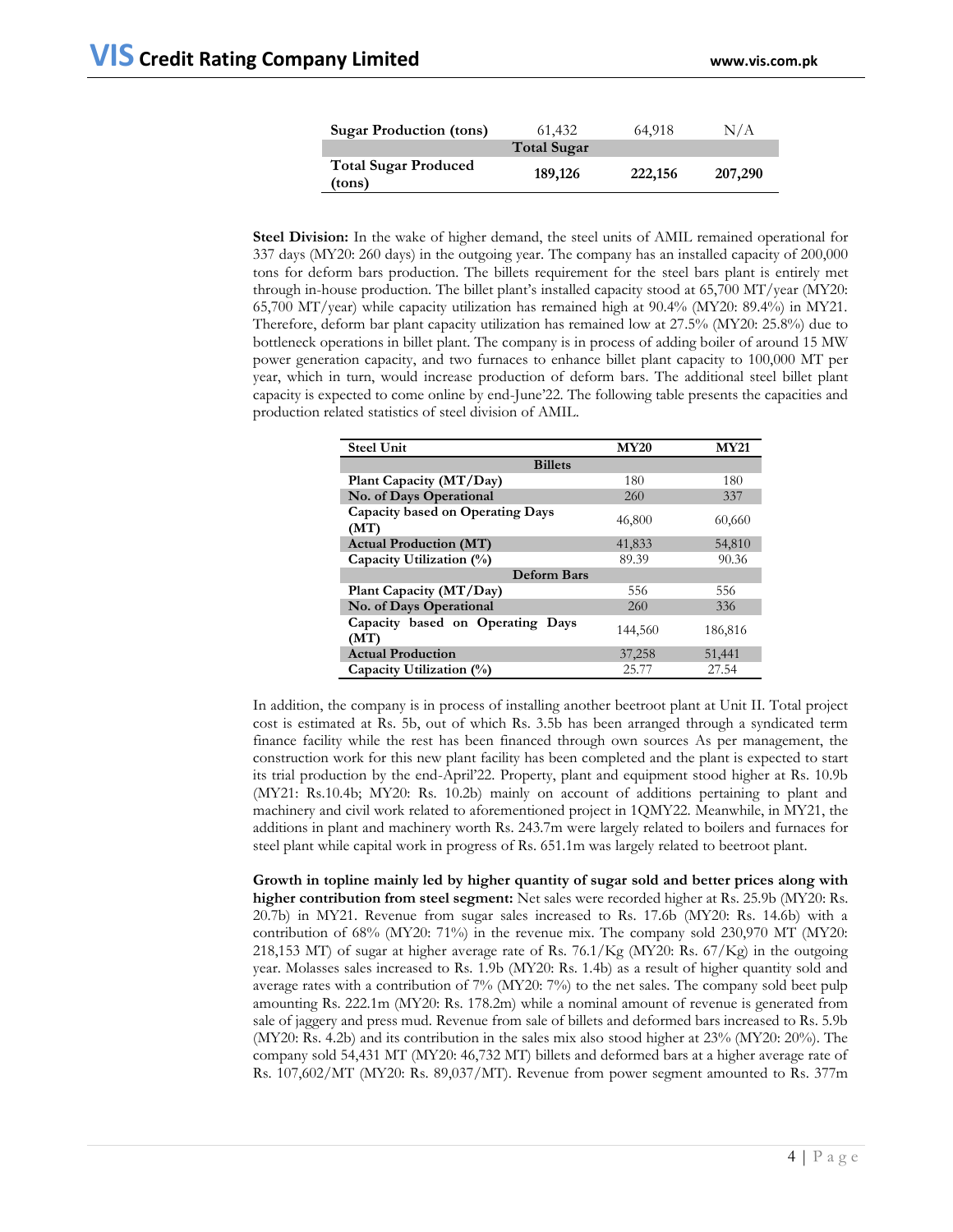|                        | <b>MY20</b> |                      |                                   |            | <b>MY21</b>          |                                   |  |
|------------------------|-------------|----------------------|-----------------------------------|------------|----------------------|-----------------------------------|--|
|                        | <b>QTY</b>  | Avg. S.P<br>per unit | <b>Net</b><br>Sales (m<br>$Rs.$ ) | <b>QTY</b> | Avg. S.P<br>per unit | <b>Net</b><br>Sales (m<br>$Rs.$ ) |  |
| Sugar $(MT)$           | 218,153     | 66,970               | 14,608                            | 230,970    | 76,087               | 17,574                            |  |
| Molasses (MT)          | 72,575      | 19,463               | 1,413                             | 90,375     | 20,696               | 1,870                             |  |
| <b>Billets</b> and     |             |                      | 4,161                             |            |                      | 5,857                             |  |
| <b>Deformed Bar</b>    | 46,732      | 89,037               |                                   | 54,431     | 107,602              |                                   |  |
| (MT)                   |             |                      |                                   |            |                      |                                   |  |
| Power (MWh)            | 19,859      | 13,000               | 258                               | 29,833     | 13,000               | 377                               |  |
| <b>Total Net Sales</b> |             | Rs. 20,710m          |                                   |            | Rs. 25,948m          |                                   |  |

(MY20: Rs. 258.2m) in line with higher units dispatched to the national grid. Breakdown of key products sold by the company is presented below:

The company generated Rs. 4.0b (MY20: Rs. 3.9b) in gross profits in MY21. Despite notable increase in average selling prices of key products, gross margins decreased to 15.6% (MY20: 18.9%) as a result of increase in cost of production. Cost of sales increased to Rs. 21.9b (MY20: Rs. 16.8b) primarily on account of higher cost of raw material consumed (MY21: Rs. 17.9b; MY20: Rs. 12.0b), which constituted around 83% (MY20: 79%) of the cost of goods manufactured. In MY21, the company procured sugarcane at an average rate of Rs. 275.8 per maund vis-à-vis Rs. 223.2 per maund in the preceding year. Raw material for steel billets also witnessed a hike in cost during MY21; average cost per metric ton increased to Rs. 78,690 vis-à-vis Rs. 55,268 in the preceding year. Distribution expenses and administrative expenses amounted to Rs. 264.8m (MY20: Rs. 261.2m) and Rs. 658.8m (MY20: Rs. 773.9m), respectively in MY21. Other income of Rs. 186.8m (MY20: Rs. 263.3m) largely included sales tax refunds, profit on investments and bank deposits and dividend income. Finance cost decreased notably to Rs. 593.3m (MY20: 1.3b) owing to both lower average markup rates and decrease in average borrowings in MY21. Other expenses of Rs. 190.6m (MY20: Rs. 145.4m) were mainly related to employee related funds. Accounting for taxation, the company generated Rs. 1.9b (MY20: Rs. 1.3b) in net revenue with increase in net margins to 7.4% (MY20: 6.2%) mainly on account of decrease in finance cost in MY21. Going forward, growth in topline is expected to be driven by capacity enhancements in sugar and steel segments.

**Adequate liquidity in terms of cash flows coverages in relation to outstanding obligations:**  Liquidity position of the company has steadily improved largely in line with enhanced profitability. During MY21, the company generated Rs. 3.1b (MY20: Rs. 2.8b) in funds from operations (FFO). Resultantly, FFO to long-term debt and FFO to total debt improved to 0.71x (MY20: 0.61x) and 0.46x (MY20: 0.42x), respectively. However, debt service coverage ratio has decreased to 1.04x (MY20: 1.62x) owing to higher long-term repayments of Rs. 2.9b (MY20: Rs. 1.2b) made during the outgoing year.

Stock in trade stood at Rs. 1.6b (MY20: Rs. 1.8b) which majorly comprised finished goods inventory of Rs. 1.4b (MY20: 1.6b) which has been pledged by the company with various financial institutions against short-term financing. Trade debts amounted to Rs. 781.4m (MY20: Rs. 1.1b) at end-MY21. Around two-third of the receivables pertained to steel segment. Steel bars and billets sales are largely made on 45-60 days credit. In case of sugar sales, unregistered sales are entirely made on advance basis while terms of institutional clients vary from client to client. The bottling companies pay full amount in advance while other institutional clients are usually given 15-30 days credit. Aging analysis of gross trade debts shows that 53% (Rs. 506.6m) of the amount was not past due while 31% (Rs. 293.6m) of the receivables fall in six months period and 4% (Rs. 41.2m) of the receivables were in 6-12 months credit bracket. Around 12% (Rs. 118m) of receivables were outstanding for more than one year; the receivables due over one year majorly (Rs. 107.8m) pertained to steel sales. As per management, while recovery from steel clients is usually slow, chances of bad debts are minimal. However, the company has booked adequate impairment allowance of Rs. 178m (MY20: Rs. 19.8m) against the overdue receivables in line with accounting standards. Loans and advances have increased to Rs. 1.5b (MY20: Rs. 646.7m) mainly due to higher advances to contractors and suppliers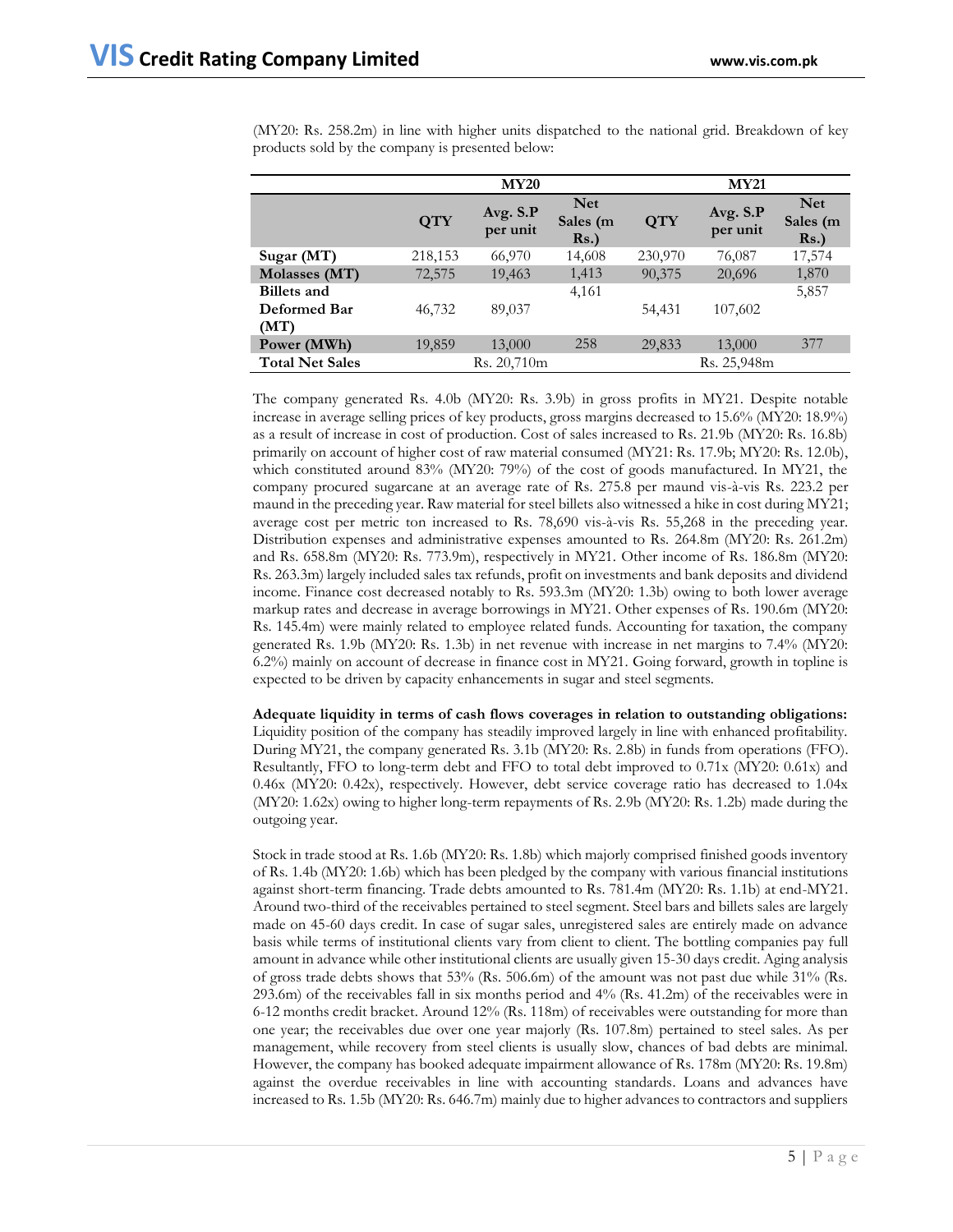to the tune of Rs. 924.6m (MY20: Rs. 340m) for beetroot plant. Trade deposits, prepayments and other receivables have also increased sizably to Rs. 1.2b (MY20: Rs. 234.3m) due to letters of credit related to import of beetroot plant. The management placed funds amounting Rs. 432.6m (MY20: Nil) as short-term investments, out of which Rs. 426.6m were parked in cash funds and the remaining were invested in government debt securities. Cash and bank balances stood at Rs. 471.0m (MY20: Rs. 612.7m). Net operating cycle has improved notably over the last two years mainly on account of higher inventory turnover. Current ratio has remained adequate at 1.27x (MY20: 1.14x). Whereas coverage of short-term borrowings via trade debts and stock in trade decreased owing to lower inventory and receivables.

**Capitalization supported by profit retention and continued support from sponsors in the form of interest free and unsecured loan:** Equity base of the company augmented to Rs. 9.0b (MY20: Rs. 7.2b) on the back of profit retention. Sponsors continues to support equity through provision of interest free and unsecured loan amounting Rs. 2.1b (MY20: Rs. 2.2b), which payable at the discretion of the company.

Long-term loan including current portion stood at Rs. 4.3b (MY20: Rs. 4.5b) at end-MY21. The company mobilized long-term loan amounting Rs. 2.7b in the outgoing year out of which Rs. 1.75b was mobilized to reprofile borrowings, Rs. 250m were related to steel billet capacity enhancement project, Rs. 550m were related to medium-term loans (18 months) under agri lines and Rs. 56.9m under SBP refinance scheme for salaries and wages. Short-term borrowings stood at Rs. 2.4b (MY20: Rs. 2.1b) at end-MY21. Trade and other payables increased to Rs. 3.1b (MY20: Rs. 2.7b) mainly owing to increase in creditors to Rs. 655.0m (MY20: 413.3m) and contract liabilities to Rs. 1.8b (MY20: Rs. 1.6b). Debt leverage and gearing have remained comfortable at 1.20x (MY20: 1.38x) and 0.74x (MY20: 0.92x) at end-MY21. Moreover, after adjusting for short-term investments and cash and bank balances, debt leverage and gearing improve further to 1.10x (MY20: 1.29x) and 0.64x (MY20: 0.84x), respectively. In 1QMY22, the company made first drawdown of Rs. 2.2b from an approved syndicate term finance facility of Rs. 3.5b to finance beetroot project. Despite increase in long-term borrowings, adjusted leverage indicators are expected to remain at manageable level in MY22 and going-forward.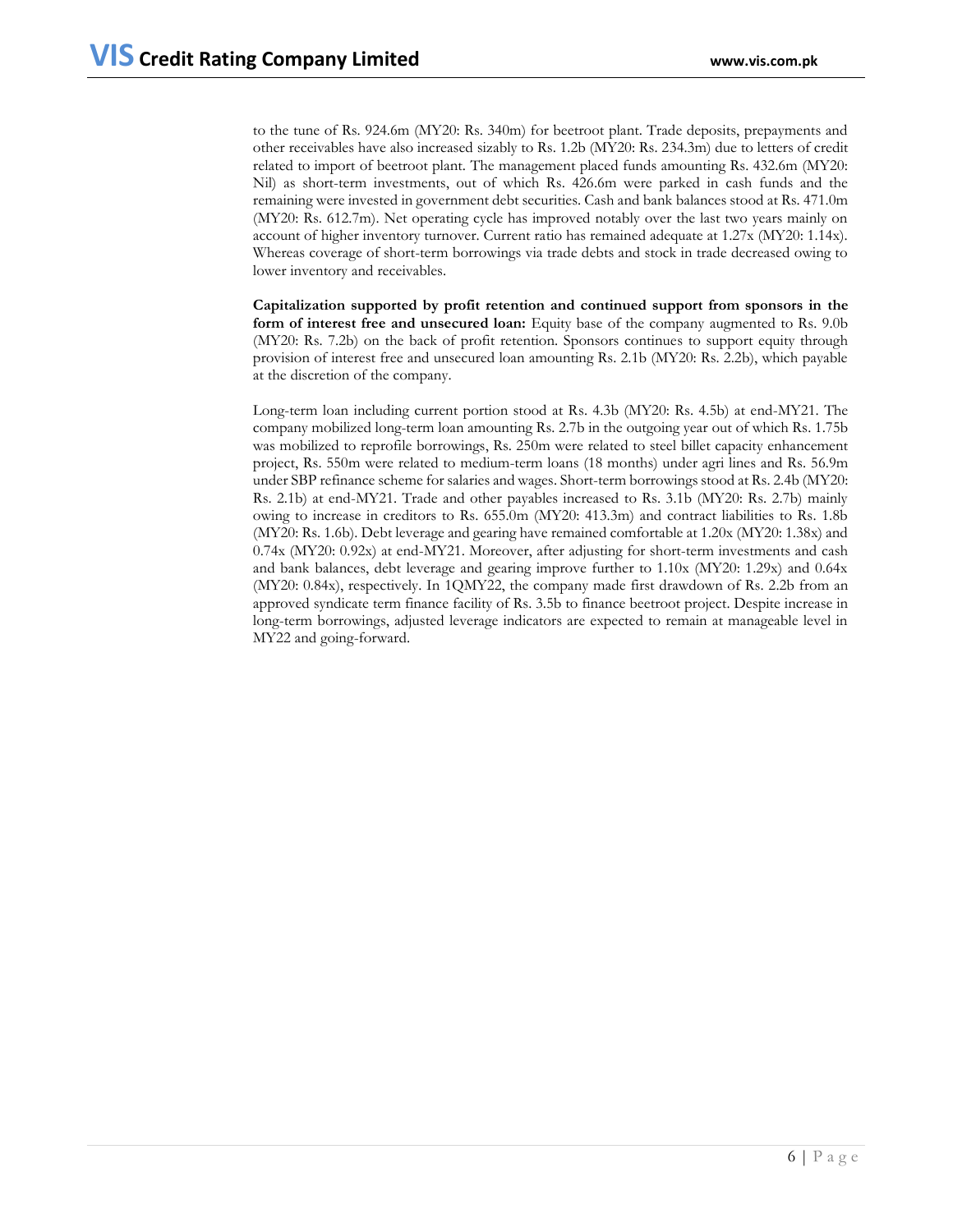# **Almoiz Industries Limited Annexure I**

| <b>BALANCE SHEET</b>                            | <b>MY20</b>         | <b>MY21</b> | <b>1QMY22</b> |
|-------------------------------------------------|---------------------|-------------|---------------|
| <b>Non-Current Assets</b>                       | 10,203              | 10,429      | 10,865        |
| Stock-in-Trade                                  | 1,833               | 1,568       | 3,555         |
| <b>Trade Debts</b>                              | 1,097               | 781         | 808           |
| Loans and advances                              | 647                 | 1,460       | 1,648         |
| Trade deposits, prepayments & other receivables | 234                 | 1,067       | 1,735         |
| Taxes recoverable/adjustable                    | 1,485               | 1,903       | 1,996         |
| <b>Short-Term Investments</b>                   | $\bar{\phantom{a}}$ | 433         | 1,446         |
| <b>Other Assets</b>                             | 971                 | 1,675       | 1,493         |
| <b>Cash &amp; Bank Balances</b>                 | 613                 | 471         | 1,338         |
| <b>Total Assets</b>                             | 17,082              | 19,788      | 24,884        |
| <b>Trade and Other Payables</b>                 | 2,676               | 3,136       | 3,151         |
| <b>Short Term Borrowings</b>                    | 2,116               | 2,384       | 4,830         |
| Long-Term Borrowings (Inc. current maturity)    | 4,523               | 4,311       | 6,750         |
| <b>Total Bank Borrowing</b>                     | 6,639               | 6,695       | 11,580        |
| <b>Other Liabilities</b>                        | 587                 | 968         | 952           |
| <b>Total Liabilities</b>                        | 9,903               | 10,799      | 15,683        |
| Total Equity (Inc. sponsor loan)                | 7,180               | 8,989       | 9,201         |
| Paid Up Capital                                 | 3,200               | 3,200       | 3,200         |
|                                                 |                     |             |               |
| <b>INCOME STATEMENT</b>                         | <b>MY20</b>         | <b>MY21</b> | <b>1QMY22</b> |
| <b>Net Sales</b>                                | 20,710              | 25,948      | 4,086         |
| <b>Gross Profit</b>                             | 3,910               | 4,043       | 495           |
| <b>Operating Profit</b>                         | 2,992               | 3,116       | 347           |
| <b>Profit Before Tax</b>                        | 1,728               | 2,523       | 212           |
| Net Profit                                      | 1,294               | 1,915       | 212           |
| <b>FFO</b>                                      | 2,757               | 3,062       | 363           |
|                                                 |                     |             |               |
| <b>RATIO ANALYSIS</b>                           | <b>MY20</b>         | <b>MY21</b> | 1QMY22        |
| Gross Margin (%)                                | 18.9                | 15.6        | 12.1          |
| Net Profit Margin (%)                           | 6.2                 | 7.4         | 5.2           |
| <b>Current Ratio</b>                            | 1.14                | 1.27        | 1.48          |
| <b>Net Working Capital</b>                      | 849                 | 1,976       | 4,529         |
| FFO to Long-Term Debt (x)                       | 0.61                | 0.71        | $0.21*$       |
| FFO to Total Debt (x)                           | 0.42                | 0.46        | $0.13*$       |
| Debt Servicing Coverage Ratio (x)               | 1.62                | 1.04        | 1.05          |
| (Inventory + Receivables) / Short-Term Debt     | 1.38                | 0.99        | 0.90          |
| <b>Net Operating Cycle (days)</b>               | 25                  | (7)         | 28            |
| $ROAA(^{0}_{0})$                                | 7.3                 | 10.4        | $3.4*$        |
| ROAE $(\% )$                                    | 19.6                | 23.7        | $9.2*$        |
| Debt Leverage (x)                               | 1.38                | 1.20        | 1.70          |
| Gearing (x)                                     | 0.92                | 0.74        | 1.26          |
| Adjusted Leverage (x)**                         | 1.29                | 1.10        | 1.40          |
| Adjusted Gearing (x)**                          | 0.84                | 0.64        | 0.96          |

\**Annualized*

*\*\*Adjusted for short-term investments and cash and bank balances*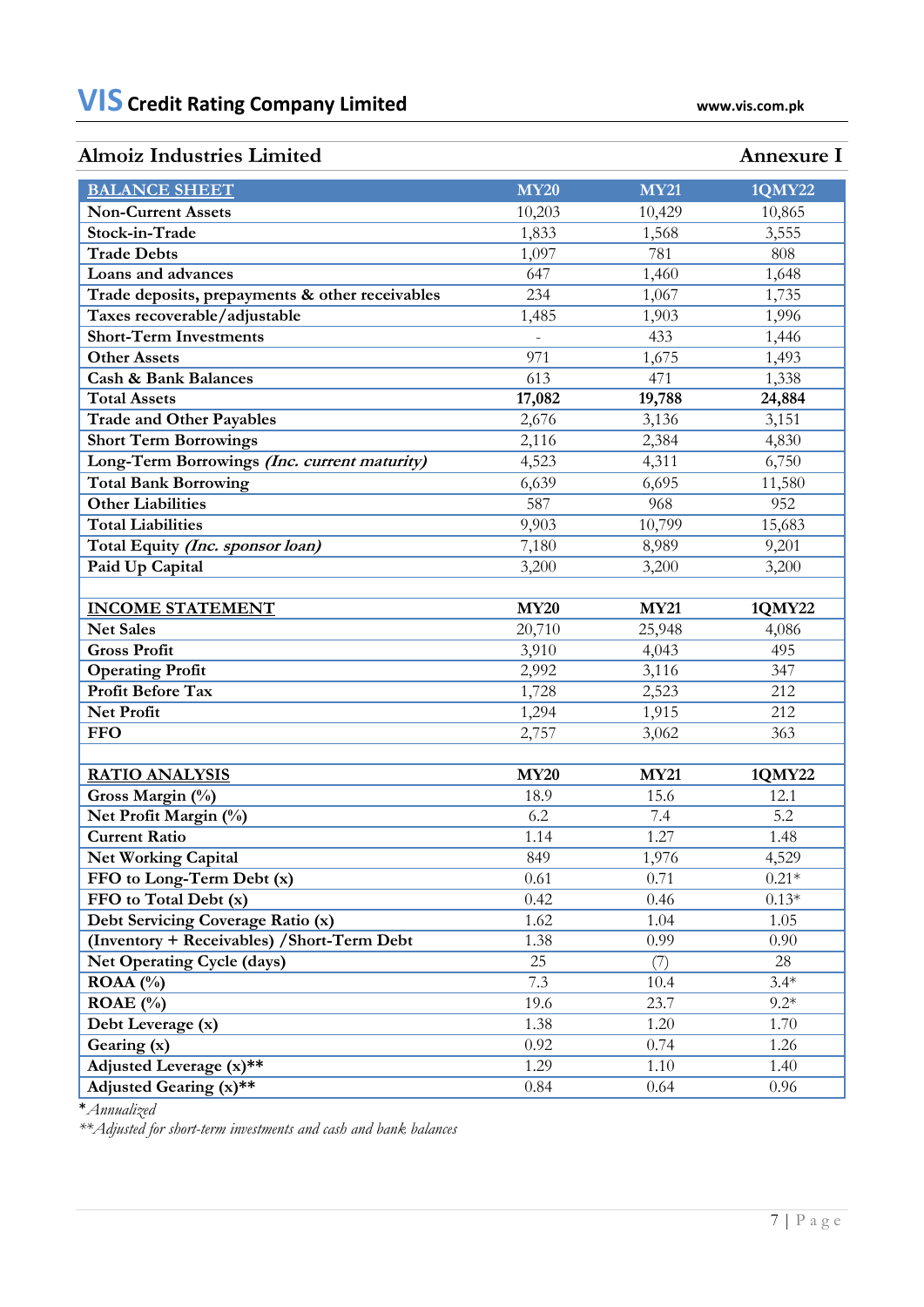# **ISSUE/ISSUER RATING SCALE & DEFINITIONS Annexure II**

# **VIS** Credit Rating Company Limited

# **RATING SCALE & DEFINITIONS: ISSUES / ISSUERS**

## Medium to Long-Term

#### 444

Highest credit quality; the risk factors are negligible, being only slightly more than for risk-free Government of Pakistan's debt.

# AA+, AA, AA

High credit quality; Protection factors are strong. Risk is modest but may vary slightly from time to time because of economic conditions

### A+, A, A-

Good credit quality: Protection factors are adequate. Risk factors may vary with possible changes in the economy.

### BBB+, BBB, BBB-

Adequate credit quality: Protection factors are reasonable and sufficient. Risk factors are considered variable if changes occur in the economy.

### **BB+, BB, BB**

Obligations deemed likely to be met. Protection factors are capable of weakening if changes occur in the economy. Overall quality may move up or down frequently within this category.

#### **B+, B, B**

Obligations deemed less likely to be met. Protection factors are capable of fluctuating widely if changes occur in the economy. Overall quality may move up or down frequently within this category or into higher or lower rating grade.

#### $_{\rm ccc}$

Considerable uncertainty exists towards meeting the obligations. Protection factors are scarce and risk may be substantial.

 $\alpha$ 

A high default risk

A very high default risk

## D

Defaulted obligations

Rating Watch: VIS places entities and issues on 'Rating Watch' when it deems that there are conditions present that necessitate re-evaluation of the assigned rating(s). Refer to our 'Criteria for Rating Watch' for details. www.vis.com.pk/images/criteria\_watch. pdf

Rating Outlooks: The three outlooks 'Positive', 'Stable' and 'Negative' qualify the potential direction of the assigned rating(s). An outlook is not necessarily a precursor of a rating change. Refer to our 'Criteria for Rating Outlook' for details.www.vis.com.pk/ images/criteria\_outlook.pdf

(SO) Rating: A suffix (SO) is added to the ratings of 'structured' securities where the servicing of debt and related obligations is backed by some sort of financial assets and/or credit support from a third party to the transaction. The suffix (SO), abbreviated for 'structured obligation', denotes that the rating has been achieved on grounds of the structure backing the transaction that enhanced the credit quality of the securities and not on the basis of the credit quality of the issuing entity alone.

### Short-Term

#### $4 - 1 +$

Highest certainty of timely payment; Short-term liquidity, including internal operating factors and /or access to alternative sources of funds, is outstanding and safety is just below risk free Government of Pakistan's short-term obligations.

## $A - 1$

High certainty of timely payment; Liquidity factors are excellent and supported by good fundamental protection factors. Risk factors are minor.

#### $A-2$

Good certainty of timely payment. Liquidity factors and company fundamentals are sound. Access to capital markets is good. Risk factors are small.

### $\Delta - 3$

Satisfactory liquidity and other protection factors qualify entities / issues as to investment grade. Risk factors are larger and subject to more variation. Nevertheless, timely payment is expected.

#### $\overline{B}$

Speculative investment characteristics: Liquidity may not be sufficient to ensure timely payment of obligations.

## $\epsilon$

Capacity for timely payment of obligations is doubtful.

(bir) Rating: A suffix (bir) is added to the ratings of a particular banking facility obtained by the borrower from a financial institution. The suffix (blr), abbreviated for 'bank loan rating' denotes that the rating is based on the credit quality of the entity and security structure of the facility.

'p' Rating: A 'p' rating is assigned to entities, where the management has not requested a rating, however, agrees to provide informational support. A 'p' rating is shown with a 'p' subscript and is publicly disclosed. It is not modified by a plus (+) or a minus (-) sign which indicates relative standing within a rating category. Outlook is not assigned to these ratings. Refer to our 'Policy for Private Ratings' for details. www.vis.com.pk/images/ policy\_ratings.pdf

'SD' Rating: An 'SD' rating is assigned when VIS believes that the ratee has selectively defaulted on a specific issue or obligation but<br>it will continue to meet its payment obligations on other issues or obligations in a timely manner.